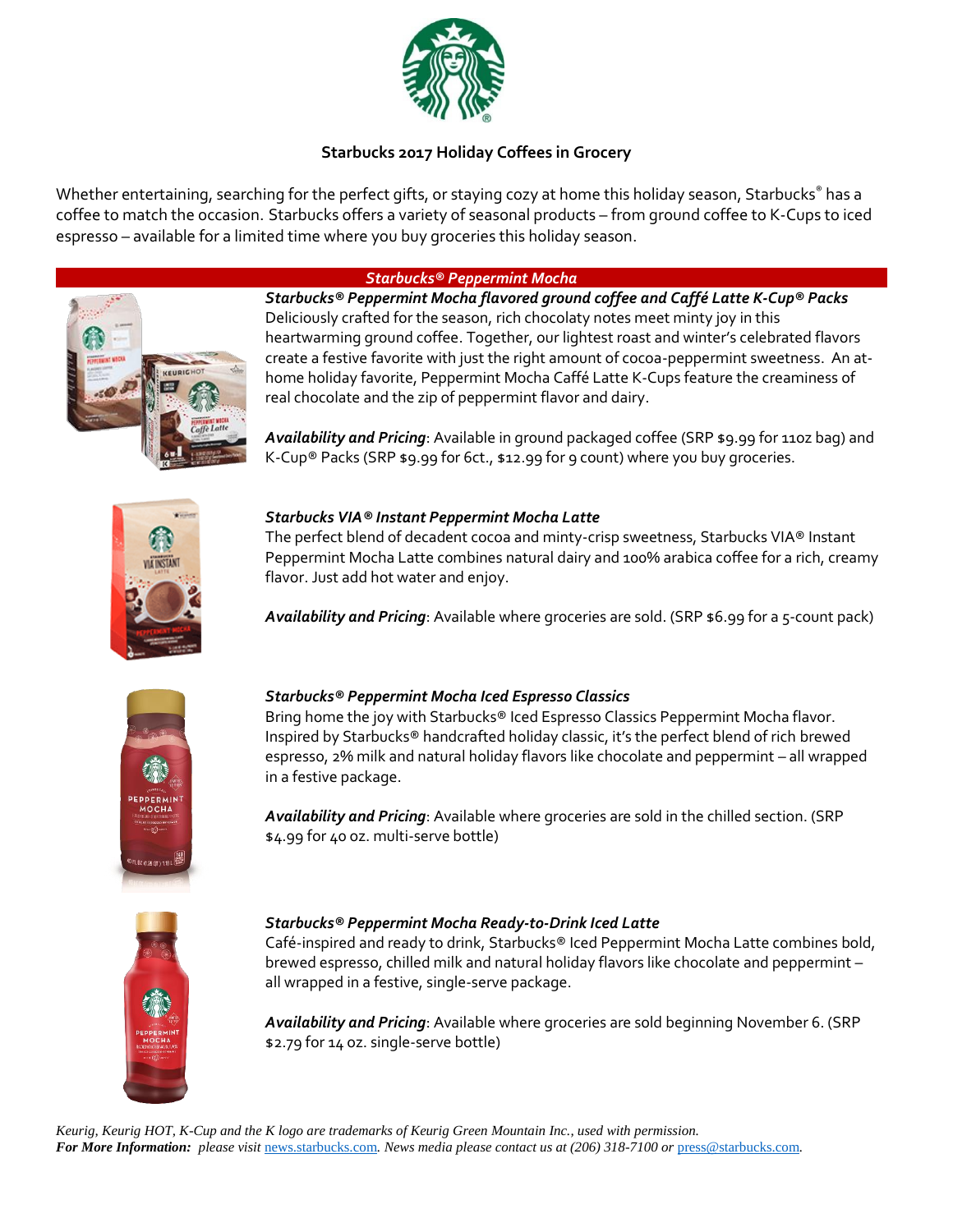

### **Starbucks 2017 Holiday Coffees in Grocery**

#### *Starbucks® Holiday Blend*



#### *Starbucks® Holiday Blend*

A returning seasonal favorite is back for a limited time. Starbucks® Holiday Blend combines flavorful and sweet maple notes to create a smooth and balanced finish. The medium body and mild acidity make it the perfect coffee to pair with the cherished flavors of the season.

*Availability and Pricing*: Available in ground packaged coffee (SRP \$9.99 per 10 oz. package, \$13.99 per 18 oz. package, \$17.99 per 28 oz.) and K-Cup® Packs (SRP \$9.99 for 10 count, \$12.99 for 16 ct., \$29.99 for 60 ct.) Available where groceries are sold.

#### *Starbucks® Hot Cocoa K-Cup® Pods*



#### *Starbucks® Hot Cocoa K-Cup® Pods*

Starbucks® Classic Hot Cocoa K-Cup® Pods are an indulgent favorite inspired by Starbucks® handcrafted hot chocolate. Created specifically for your Keurig® machine, Starbucks® Hot Cocoa delivers a rich and creamy way to treat yourself.

Starbucks® Salted Caramel Hot Cocoa K-Cup® Pods offer a twist on the classic velvety cocoa. Perfectly complemented by a pinch of sea salt and a dash of natural caramel flavor, this offering is created specifically for your Keurig® machine, it's a sweet chocolate sensation with a savory flair.

*Availability and Pricing*: Available where groceries are sold. (SRP \$9.99 for a 10 count pack or \$12.99 for a 16 ct. pack)

#### *Starbucks® Hot Cocoa Mix*



*Starbucks® Double Chocolate Hot Cocoa Mix*  This rich and creamy indulgence features the same deep, dark chocolate notes that make our coffeehouse hot cocoa such a decadent treat

*Availability and Pricing*: Available where groceries are sold. (SRP \$6.99 for an 8 count pack)



#### *Starbucks® Salted Caramel Hot Cocoa Mix*

This velvety dark cocoa is perfectly complemented by a pinch of sea salt and a dash of natural caramel flavor.

*Availability and Pricing*: Available where groceries are sold. (SRP \$6.99 for an 8 count pack)